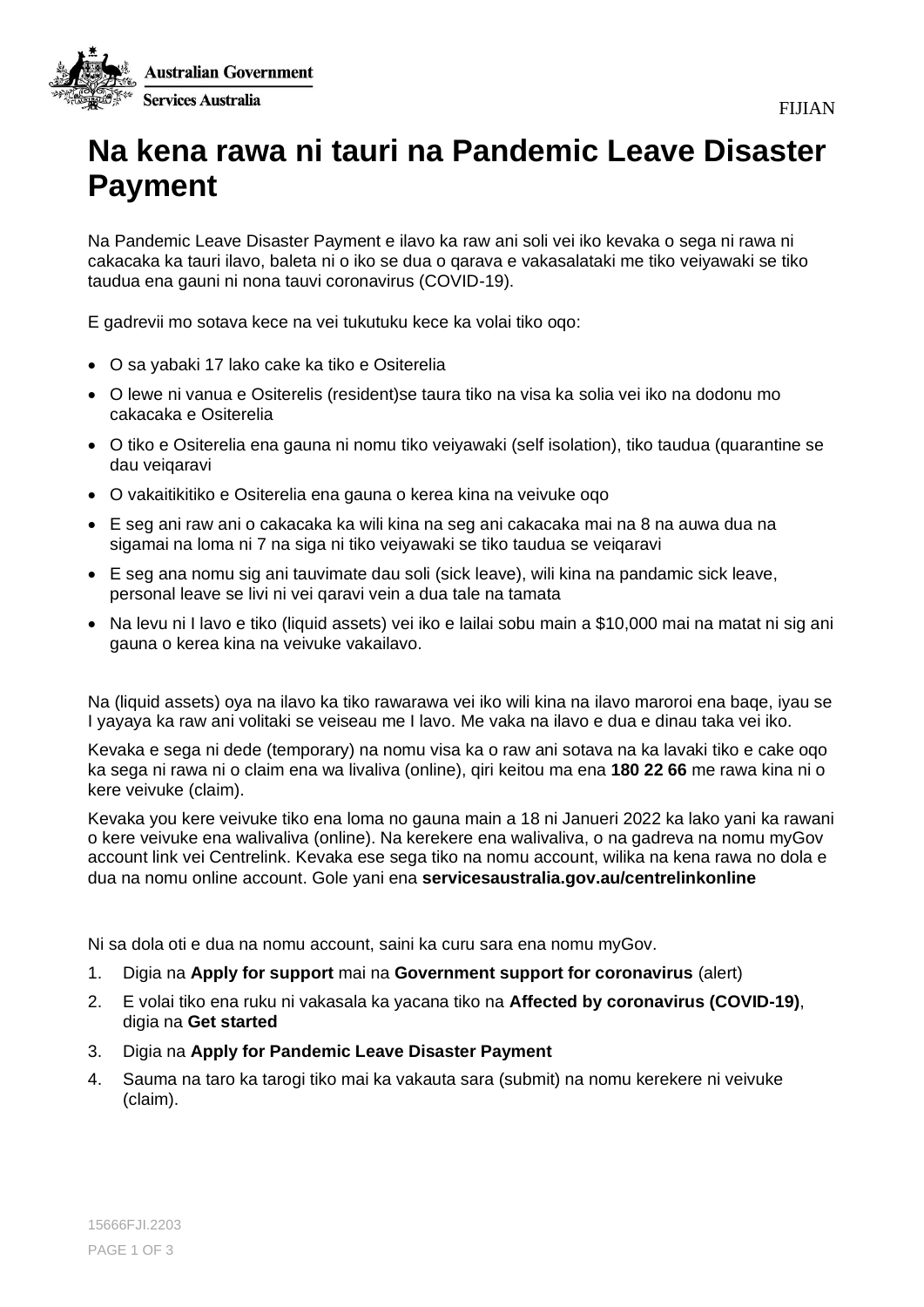Kevaka o gadreva e so tale na i vakamacala me baleta na Pandemic Leave Disaster Payment ka ka vakarautataki ena vosa vakaviti, gole yani ena walivaliva oqo **servicesaustralia.gov.au/pandemicleavedisasterpayment**